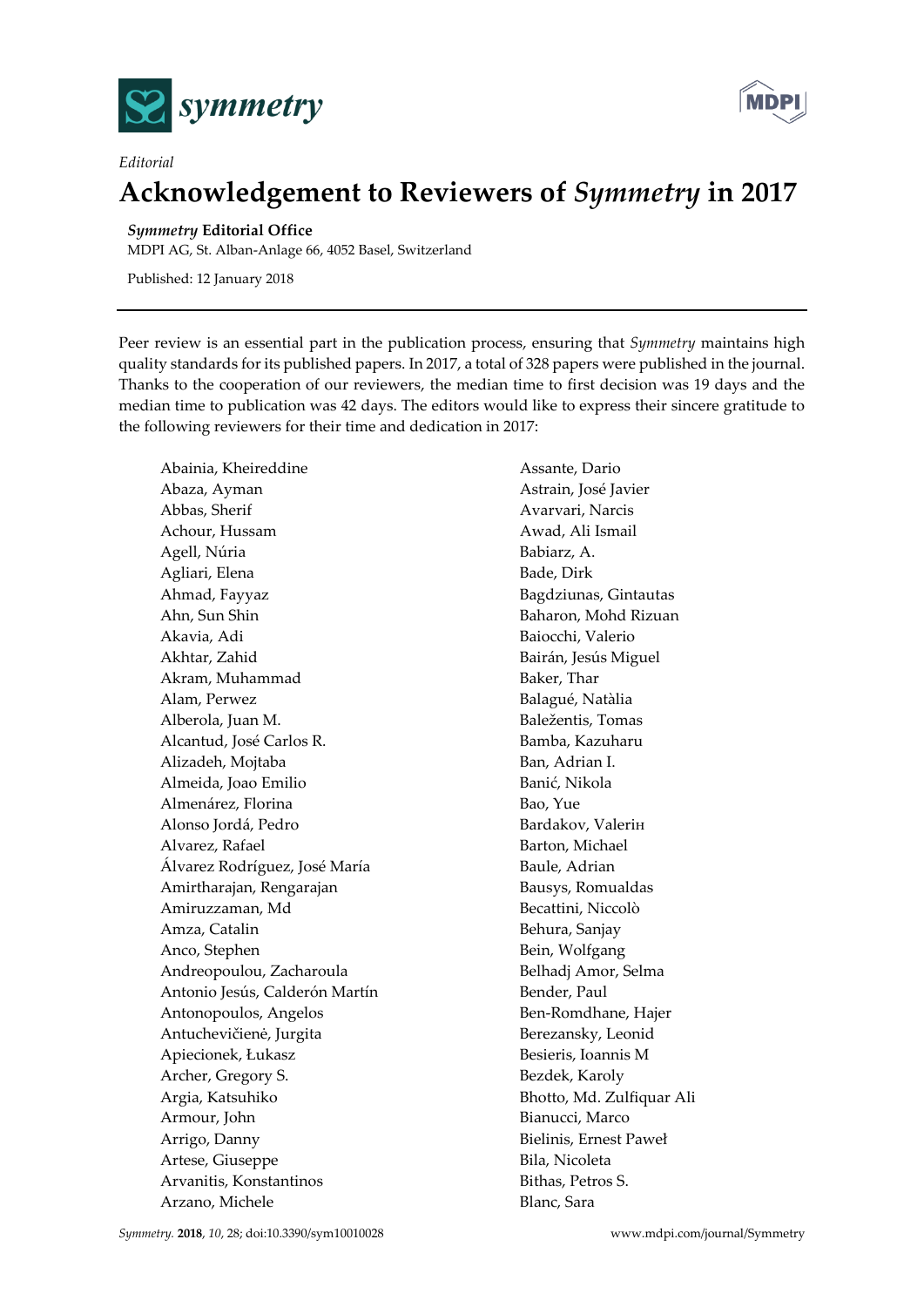Bobulski, Janusz Boccuto, Antonio Bohr, Jakob Bonati, Beatrice Bonezzi, Roberto Bonyadi, Mohammad Reza Borkowski, Piotr Botta, Marco Bouganis, Christos -Savvas Bozalakov, Dimitar Brandt, Steven R. Bremer, Jörg Brown, Stephen Brownlee, Sandy Bukkapatnam, Satish T.S. Burdescu, Dumitru Bustince, Humberto Cabrerizo, Francisco Javier Caleffi, Marcello Calvo, Paula Campbell, Julie Campbell, Abraham Campoamor Stursberg, Rutwig Cantrell, Gary Cao, Siyang Cao, Xin Caprara, Sergio Caramés, Tiago Fernández Carbone, Paolo Carcaud, Julie Carlini, Maurizio Carminati, Maria Chiara Carrillo De Gea, Juan Manuel Casaca, Wallace Castaldi, Giuseppe Casteren, Jan Van Castle, Toen Catalano, Domenico Cattani, Carlo Cattelani, Luca Cavagnino, Davide Cazabet, Remy Čereška, Audrius Cerny, Tomas Cerreta, Maria Chadli, Mohammed Chakeri, Alireza Chan, Yu -Wei Chan, Keith C. C. Chang, Wan -Jung Chao, Liu Charalampos, Pitas

Chargé, Pascal Chaudy, Yaëlle Chellamuthu, Vinodh Chen, Chien -Chung Chen, Chi -Hua Chen, Shyi -Ming Chen, Yulin Chen, Bo Cheng, Chin -hsing Cheng, Tsang -Hsiang Cheng, Nan Cherniha, Roman M. Chessa, Manuela Chiacchio, Ferdinando Chiandetti, Cinzia Chiarelli, Piero Chiementin, Xavier Chih, Mingchang Chmielewska, Aleksandra Choi, Wookjin Choi, Bong Jun Choi, Sangil Choo, Kim -Kwang Chou, Jue -Sam Chu, Shu -Chuan Chung, Chun -Jen Chung, Yao -Liang Chung, Tein -Yaw Ciecholewski, Marcin Ciliberto, Sergio Cimato, Stelvio CIOCA, Lucian -Ionel Ciuonzo, Domenico Coleman, Anthony W. Collins, John James Collins, Maurice N. Concezzi, Moreno Conejero, J. Alberto Coors, Volker Corballis, Michael Corda, Christian Cordier, Frédéric Cortes, Jose Costa -Requena, Jose Couchot, Jean -François Craus, Mitic ǎ Crippa, Paolo Crocco, Lorenzo Cuadra, Lucas Cuello, Luis G. Curiac, Daniel -Ioan Da, Fang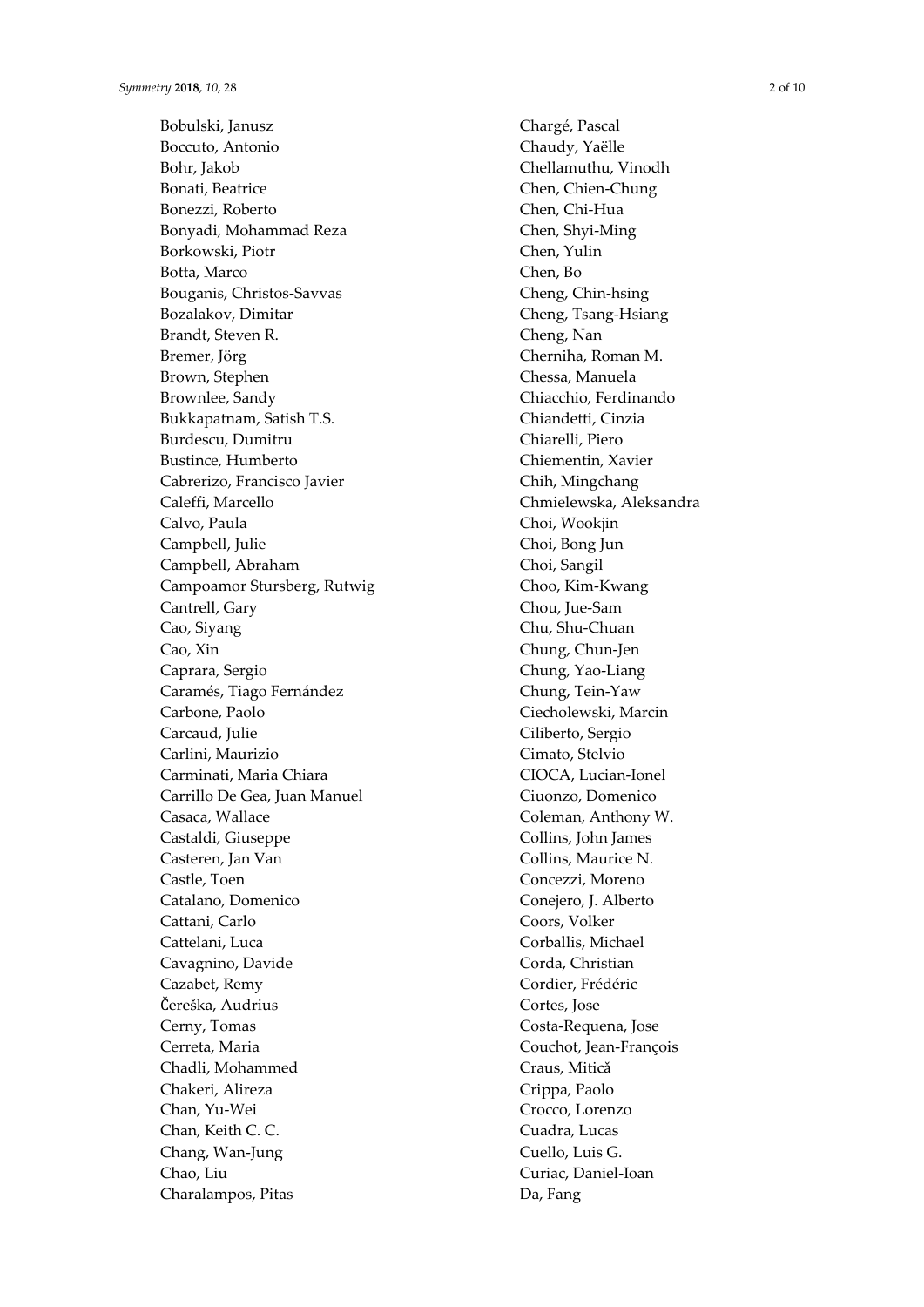Da Fonseca, Carlos Dąbrowski, Paweł Dala, Laurent Dalhuisen, Jan Willem Dalton, Lori Damaševičius, Robertas D'Andreagiovanni, Fabio Dassios, Ioannis K. Davidrajuh, Reggie Davidsson, Paul Davydovych, Vasyl' De, Suparna De Andrés Calle, Rocío De Diego, Isaac Martín De La Cruz Dombriz, Álvaro De Meo, Pasquale Debono, Ivan Dehmer, Matthias Demestichas, Konstantinos Demir, Mustafa Deng, Yong Desai, Alok Di Crescenzo, Antonio Di Martino, Ferdinando Diez, Matteo Ding, Jintai Dixon, David A. Dobrescu, Bogdan Dolgushev, Maxim Dombi, József Doria, Alberto Dorst, Leo Dosen, Strahinja Dragoi, Marian Dragon, Norbert Dreżewski, Rafał Droghei, Riccardo Du, Wei-Shih Dudczyk, Janusz Duggal, Krishan Dulebenets, Maxim A. Duplij, Steven Dziurdzia, Piotr Egon, Schulte Eldawy, Ahmed Eliasson, Jens Elinder, Fredrik Ellison, Nick Ellzey, M. Lawrence Elsts, Atis Emmerich, Michael Esposito, Antonio

Esposito, Christian Evans, Michael Evsutin, Oleg Fabri, Mara Fadda, Mauro Fang, Shih-Hau Favini, Angelo Fedorchuk, Vasyl Fehribach, Joseph Feldman, Alexander Feng, Yunlong Fenza, Giuseppe Fernandes Jr., Gilberto Fernandez Fernandez, Luis Manuel Ferrara, Massimiliano Ferreira, Milton Figlus, Tomasz Filho, Edson Finck, Steffen Fink, Olga Fiore, Ugo Fischer, Jean-Paul Fliegel, Karel Fortuna, Luigi Fowler, Michael Fraga-Lamas, Paula Francisco José, Sánchez Sutil Francotte, Eric Franklin, Manoj Frasnelli, Elisa Frassino, Antonia M. Frau, Juan Friedenberg, Jay Froelich, Wojciech Frontoni, Emanuele Fryazinov, Oleg Fujii, Keisuke Fujii, Hidemichi Fullér, Robert Furtula, Boris Fuster-Parra, Pilar Gabriel, Jose Luis Gadouleau, Maximilien Gain, James Gamo, Javier Gan, Guojun Gao, Xiaolong Gao, Longxiang Garcia, Jordi García, Carmelo R. García Díaz, Pilar Garcia-Hernandez, Laura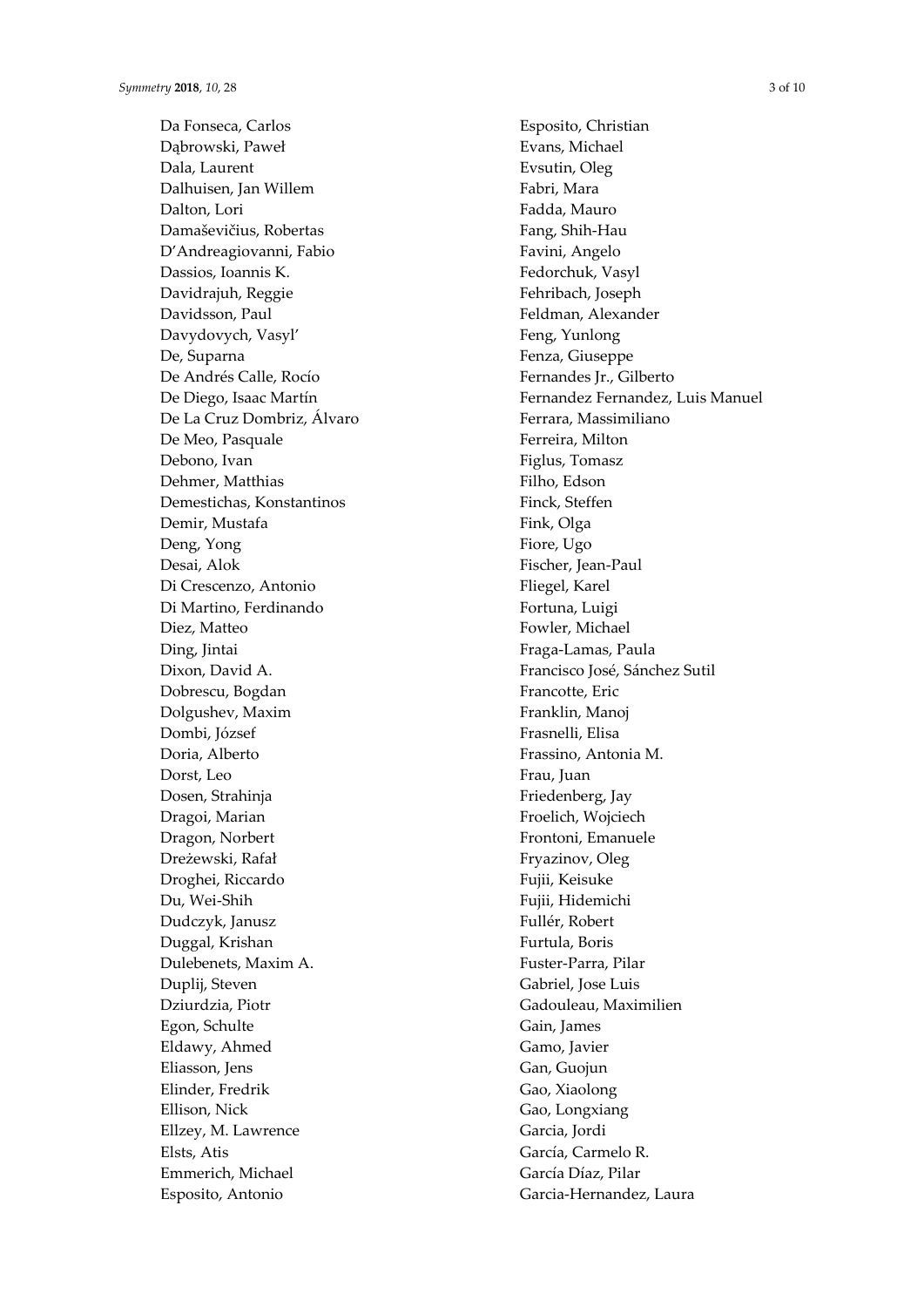Garcia-Pedrero, Angel Garcia-Valls, Marisol Gargano, Francesco Gasulla, Manuel Gay, Michel Geelan, David Gendron, Paul Geng, Ruili Gessner, Guido Gheorghe, Grigoras Gheribi, Aimen.E. Giambo', Roberto Giannakis, Konstantinos Giannelli, Carlo Gil, David Ginters, Egils Gkountaroulis, Dimoklis Glowacz, Adam Godang, Romulus Godinez Tello, Richard Gogolin, Greg Golob, Marjan Gomez, Luis Gong, Wenping Goodrich, Christopher S. Gope, Prosanta Górka, Jakub Gostar, Amirali Khodadadian Goswami, Prashant Goubko, Mikhail Gramaglia, Marco Grammenos, Theofanis Green, David Grimmer, Hans Grøn, Øyvind Groote, Stefan Grossman, Jerrold W. Gu, Fengshou Guendelman, Eduardo Guichard, Paul Güntürkün, Onur Guo, Yanhui Gutiérrez, Eduardo Quevedo Guttmann, Anthony Hadley, Mark J. Haklev, Stian Hallgrimsson, Benedikt Hamza, Ben Han, Seog-young Hao, Fei Harders, Matthias Harish, Garg

Harko, Tiberiu Hashemi, Morteza Hashizume, Hiromichi Hatzopoulos, Georgios Heinimann, Hans Helseth, Lars Henesey, Lawrence Hepworth, Ammon Herbert, Andrew M. Hernández-Gómez, Juan Carlos Herrera, Raquel Herrera-Viedma, E. Herrero, Rolando Heuzé, Yann Hidalgo, Arturo Hikida, Yasuaki Hildenbrand, Dietmar Hofmann, Ralf Hong, Youn-Sik Hong, Wien Hong, Daesik Hong, Wei-Chiang Hoover, Kara C. Hortal Quesada, Enrique Hou, Kun-mean Hristova, Snezhana Hsieh, Chiu-Fan Hsieh, Jun-Wei Hsu, Ming-wei Hsu, Ming-Fu Hsu, Li-Yi Huang, Yishuo Huang, Jiangshuai Huang, Jenny Huang, Chester S. J. Huang, Xiaodi Huang, Guan-Shieng Humphries, Stephen Hurd, Peter L. Iancu, Ion Iantovics, Laszlo Barna Ibl, Martin Ieong, Ricci Ikai, Tomoyuki Ilić, Aleksandar Ilmonen, Pauliina Invitto, Sara Iodice, Paolo Iorio, Lorenzo Ishida, Haruma Islam, Syed Ivanov, Yury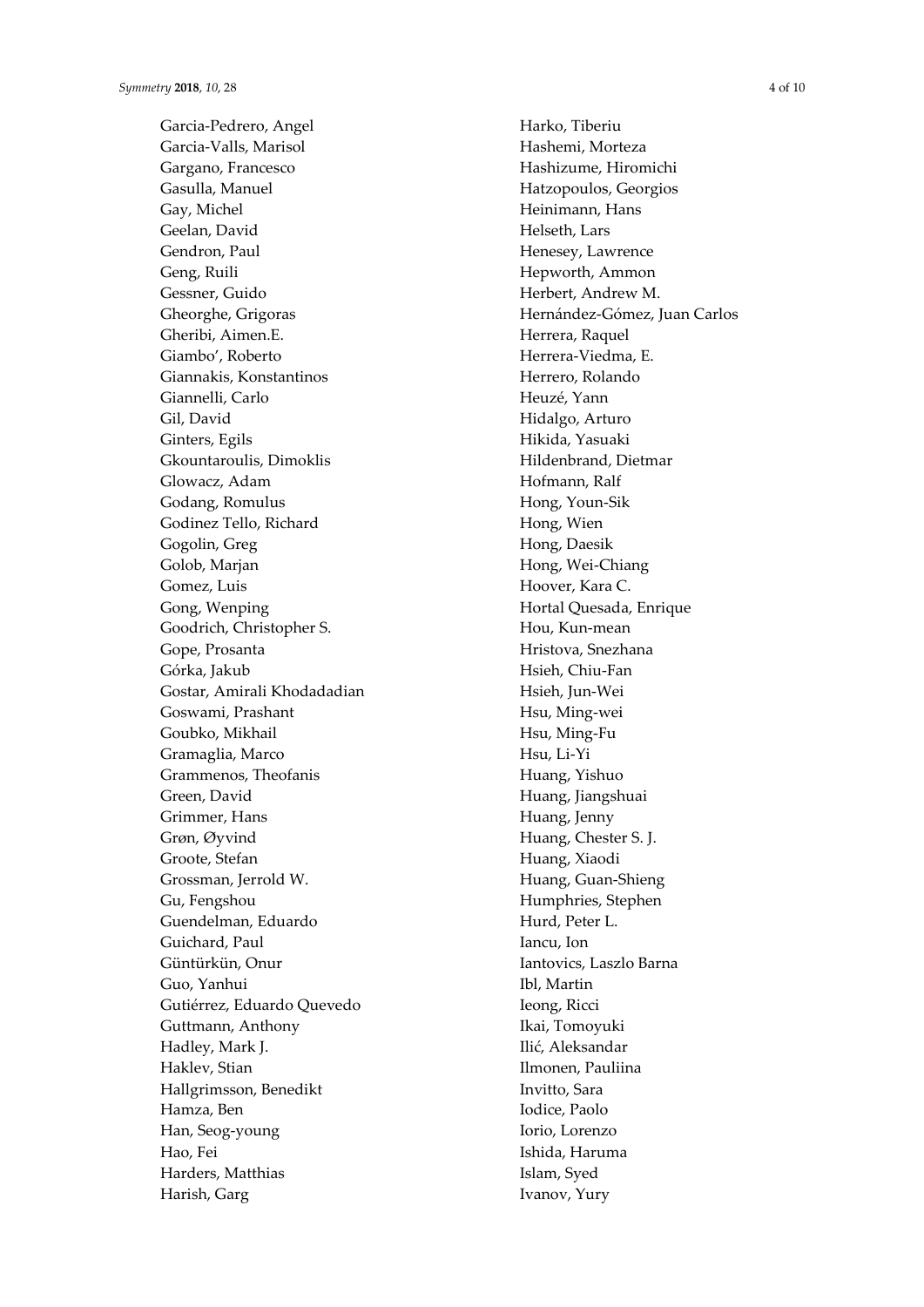Iyad, Lahsen Cherif Jaatun, Martin Jaba, Elisabeta Jacobs, George Jacobsen, Elisabeth Egholm Jacyna, Marianna Jakóbczak, Dariusz Jacek Jalal, Ahmad Jamdagni, Aruna Janc, Krzysztof Jasra, Ajay Javaid, Ahmad Y. Jayaraman, Prem Jaycay, Robert Ji, Zhanlin Jiang, Fan Jiménez -Martín, Antonio Jin, Kyong Hwan Jin, Yan Jirgl, Miroslav Jonckheere, Edmond Jones, Alex Jong, Gwo -jia Joo, Sung Jun Jorge, Paulo Esteves Jose Ignacio, Rojas -Sola Jothi, Sathiskumar Jung, Ki -Hyun Jurman, Giuseppe Kaabouch, Naima Kaklauskas, Artūras Kaminski, Marcin Kamisalic, Aida Kamsu -Foguem, Bernard Kanamori, Takafumi Kanavos, Andreas Kandris, Dionisis Kang, H - Y Kannan, Ravi Kantarci, Burak Kapociute -Dzikiene, Jurgita Karenina, Karina Karthikeyan, P. Karypis, George Kashino, Kunio Katarzyna, Rudnik Kaucic, Massimiliano Kauffman, Louis H. Kazimieras Zavadskas, Edmundas Ker, Jun -ing Keršulienė, Violeta Khalaf, Walaa

Khan, Saad Khan, Usman T Kharzeev, Dmitri E. Khlopov, Maxim Yu. Khoddamzadeh, Amir Kiang, Jean -Fu Kim, Seong Dae KIM, Cheonshik Kim, Hyunsung Kim, Chang Hun Kim, Donghoon Kim, TaiHoon Kim, Cheonshik Kleidis, Kostas Klement, Erich Peter Klimach, Harald Klumpp, Matthias Ko, Chia -Nan Koch, Eckhard Kołakowska, Agata Kondylakis, Haridimos Kongar, Elif Kooijman, J. D. G. Korbel, Jan Koskenoja, Mika Kotsiantis, Sotiris Kotter, Richard Koumoulis, Dimitrios Koutromanos, Georgios Král, Pavel Krämer, Manuel Kratzke, Nane Kreinovich, Vladik Krejcar, Ondrej Krüger, Björn Kruse, Rudolf Kučerovský, Dan Kulshreshth, Arun Kumamoto, Kazuo Kuremoto, Takashi Kurti, Arianit Kuzawa, Chris Kwak, Keun -Chang Kwok, Tsz -Ho La Scalia, Giada Lalande, Jean -Francois Lamberti, Luciano Lameiro, Christian Land, Martin Landrieu, Loic Lean, Madeleine Jotz Leccese, Fabio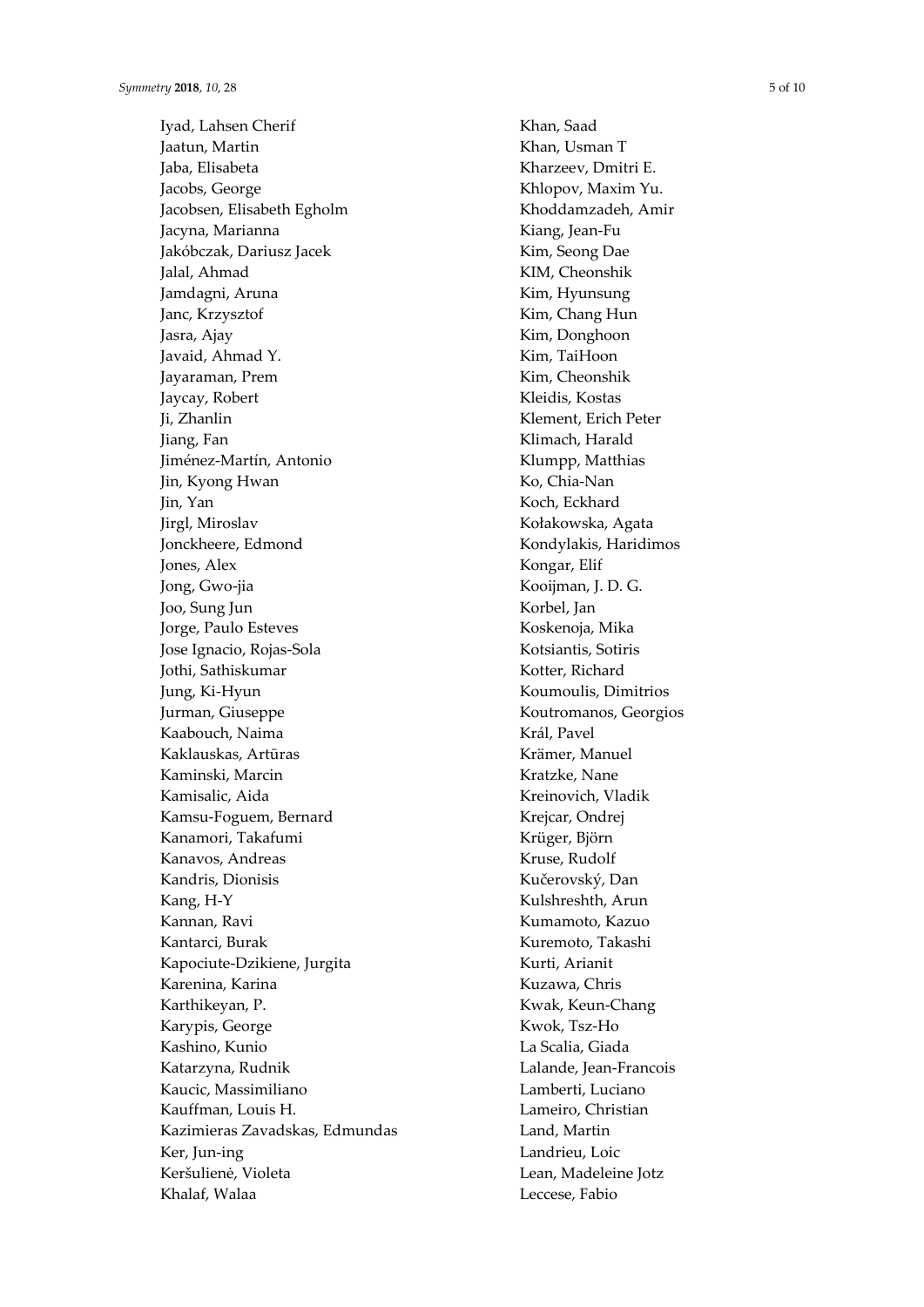Lecomte, Claude Lecroq, Thierry Lee, Jae Woong Lee, YoungDoo Lee, Cheng -Ming Lee, Tian -Fu Lee, Da -Sheng Lee, Chul Ung Lee, Sang Hyun Lee, Taekkyeun Lee, Shyi -Long Leibovici, Didier Leijon, Arne Lemanska, Magda Leonowicz, Zbigniew Leopold, Undine Li, Changzhi Li, Yung -Hui Li, Rongjian Li, Peter Li, Kezhi Li, Tiancheng Lian, Wenzhao Liang, Feng Liang, Yu Lin, Tyrone T. Lin, Junlin Lin, Feng -Cheng Lin, Chien -Chou Lin, Chi -Ying Lin, Chun -Ling Listanti, Marco Liu, Wen -Chen Liu, Zilei Liu, Jain -Shing Liu, Qiang Liu, Ran Liu, Peide Liu, Shing -Hong Liu, Ziping Lombardi, Flavio Lomenie, Nicolas Longo, Sandro Lopes, Nuno Lopez De Lacalle, Oier Lopez -Pellicer, Francisco J. Losee, Robert M. Lotfi, Ahmad Lu, Tzu Chuen Lu, Rongxing Luan, Vu Thai Lubchenko, Vassiliy

Luneau, Dominique Luo, Jia -Ning Luongo, Orlando Ma, Wenxiu Ma, Wen Xiu Macchi, Piero Machado, Tenreiro Madej, M. Gregor Mahabir, Ron Majewski, Maciej Makin, Alexis Makris, Christos Maksymyuk, Taras Malashichev, Yegor Malomed, Boris Man, Ka Lok Manev, Nikolay Mangazeev, Vladimir V Manning, John Manns, Martina Manteaux, Pierre -Luc Marciniak, Marcin Marcolin, Federica Mariani, Camillo Maros, Katalin Marrone, Stefano Marszałek, Zbigniew Martalò, Marco Martinez, Luis Martinez -Izquierdo, Estibaliz Martins, Luísa Martins -Ferreira, Nelson Masini, Barbara Mavi Masse, Antoine Mathes, D. Benjamin Maximiano, Marisa Da Silva Mazumdar, Somnath McAlister, Ruth McClean, Sally McShane, Blakeley Meisen, Tobias Melvin, William L. Mendes, Jérôme Meng, Weizhi Merigo, Jose M. Meseguer, Roc Mezei, József Michailidis, Panagiotis Michalski, Radosław Milej, Daniel Milton, Kimball Miñana, Juan -José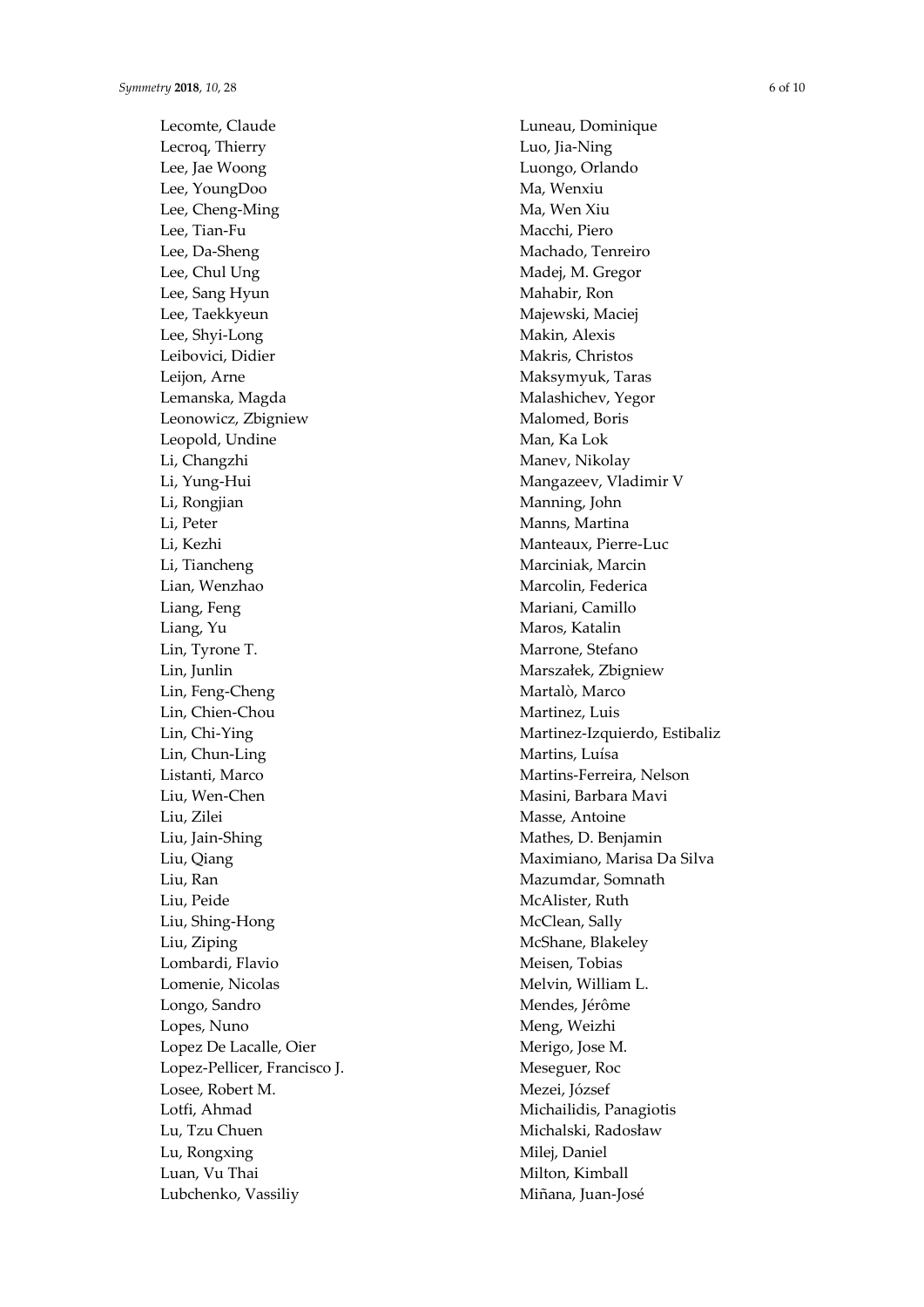Mirjalili, Seyedali Mitarbeiterin, Wissenschaftliche Mityushev, Vladimir Miyazaki, Shuichi Mkwawa, Is -Haka Mls, Karel Moazzemi, Reza Moh, Sangman Mokhtari, Ghassem Møller, Anders Monaco, John V. Mondal, Soumik Montero, Francisco Javier Moreno Pineda, Eufemio Morimitsu, Henrique Morisi, Stefano Mormann, Thomas Moroni, Davide Morozs, Nils Mortimer, Michael Moshou, Dimitrios Motta, Gianmario Mould, David Mowshowitz, Abbe Moylan, Patrick Mundani, Ralf -Peter Murinova, Petra Musialski, Przemyslaw Musslimani, Ziad Naghshin, Vahid Naik, Ganesh Nalepa, Jakub Namiot, Dmitry Nandwana, Vikas Nanni, Loris Napoli, Christian Naranjo, Jose Eugenio Nasrollahi, Amir Navara, Mirko Navarro, Nicolas Nazarko, Lukasz Nekrasov, Alexey Neto, Pedro Neumann, Knut Neumann, Peter M. Nguyen, Ngoc Tu (Ryan) Nieto, Juan J. Nieto, Ana Nino -Ruiz, Elias D. Nobile, Marco S. Nour -Eldin, Hussam Hassan Nowak, Piotr

Nozick, Vincent Nyka, Krzysztof Ocklenburg, Sebastian O'Connell, Kevin F. Oikonomou, V.K. Okarma, Krzysztof Olaizola, Igor García Oliveri, Francesco Olivier, Stephen Lecler Ori, Ottorino Oriwoh, Edewede O'Shaughnessy, Douglas Oszust, Mariusz Overgaard, Jacob Pabbidi, Reddy M Palafox, Leon Paliathanasis, Andronikos Pamučar, Dragan Panagiotakis, Costas Panwisawas, Chinnapat Papadimitriou, Fivos Papadopoulos, Basil K. Papakiriakopoulos, Dimitris Papakostas, George Paradis, Kyle F Paravastu, Narasimha Paredes, Hugo Parikesit, Arli Aditya Park, Choonkil Park, MyeongJin Parlow, Shelley Parrein, Benoît Parvan, Alexandru S. Pasini, Dario Pastuszak, Grzegorz Paternain, Daniel Patriota, Alexandre Galvão Pau, Giovanni Paulus, Christoph J. Pavelka, Michal Pecorella, Tommaso Pecori, Riccardo Pelusi, Danilo Penne, Rudi Peppas, Kostas P. Perboli, Guido Perc, Matjaz Perdigão, Rui A. P. Pérez, Valentín Perez -Alvarez, Ivan Perkins, Andy D. Petcu, Dana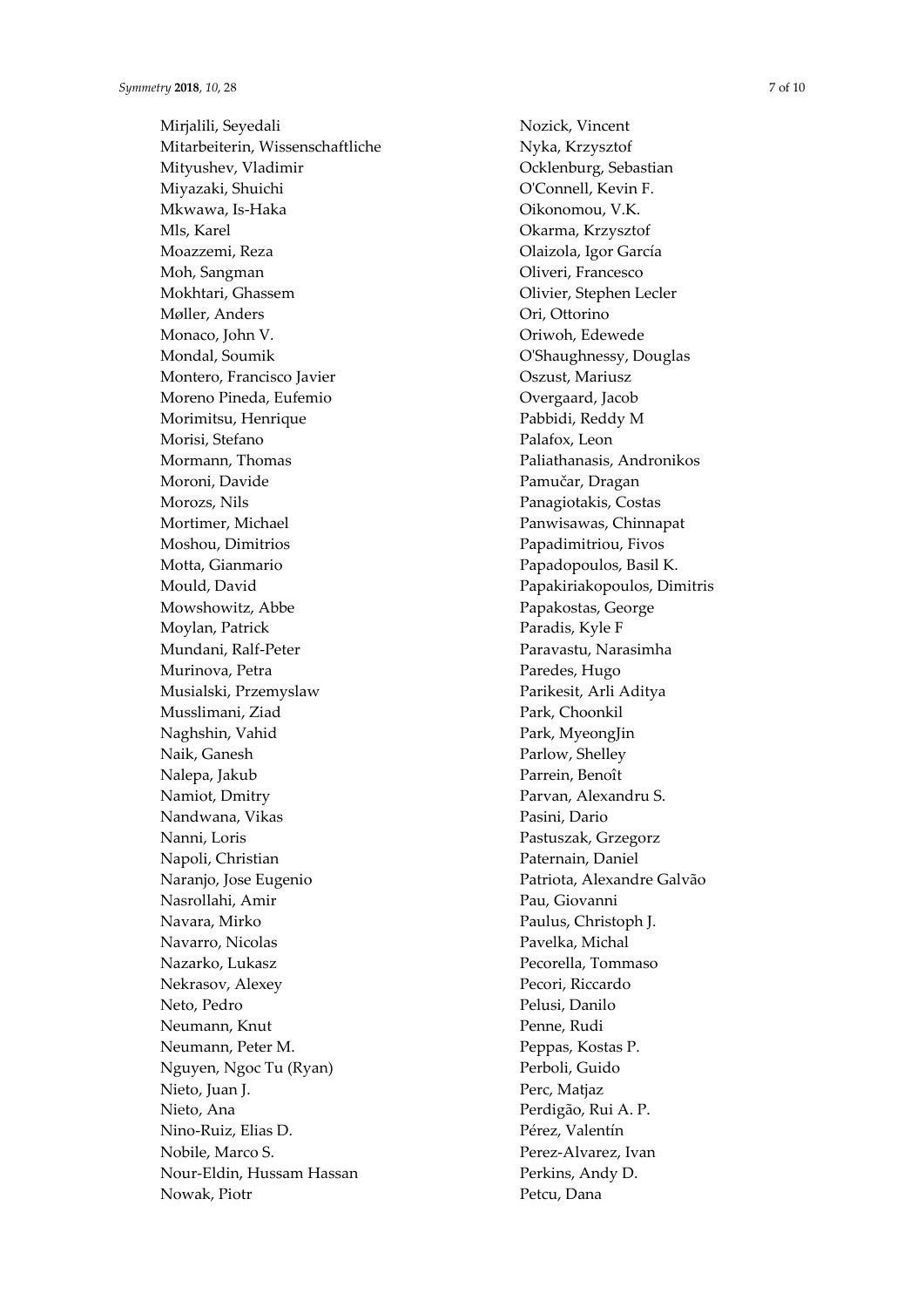Peterson, Mary Petit, Nicolas Petraglia, Mariane R. Petrellis, Nikos Pettersson, William Pilato, Giovanni Pinoli, Jean-Charles Pirk, Soeren Pizzolante, Raffaele Pławiak, Paweł Pogány, Tibor K. Polonyi, Janos Pooranian, Zahra Popelka, Stanislav Popowicz, Ziemowit Portilla, Ana Pouke, Matti Pranggono, Bernardi Precup, Radu-Emil Prentkovskis, Olegas Profumo, Stefano Przybyła-Kasperek, Małgorzata Puchinger, Jakob Putz, Mihai V. Qian, Chuanxi Qiao, Yuansong Qin, Zhengrui Qiu, Jianbin Qu, Guangzhi Radac, Mircea-Bogdan Radenovic, Stojan Radin, Michael Rahbarinia, Babak Rakhshan, Ali Ramasamy, Subramanian Ramaswamy, Palaniappan Rasti, Pejman Rastogi, Vaibhav Ratava, Juho Rathore, Saima Rawassizadeh, Reza Ree, Sangwook Reina, Daniel Gutiérrez Reis, Arsénio Reiter, Clifford A. Renzi, Polyssena Requardt, Manfred Rezaei, Jafar Ribeiro-Soriano, Domingo Enrique Riedstra, B.J. Riera, Juan Vicente Ripon, Kazi Shah Nawaz

Ritchie, Kay Rizzardi, Alessandra Rodger, James A. Rodino, Luigi Rodrigues, Alexandre A. P. Rodriguez, Dionisio Rodríguez, Rosa M. Rosanna, Costaguta Roussigné, Myriam Roy, Swapnoneel Rubi, Miguel Rubin, Stuart H. Rubio-Sánchez, Manuel Ruotolo, Francesco Russ, John Sadun, Lorenzo A. Saikawa, Kenichi Sainz, Nekane Ione Sakajo, Takashi Sakalauskas, Virgilijus Sakar, Biswajit Sakilam, Satish Sałabun, Wojciech Samvedi, Avinash Sang, Nguyen Quang Sanganyado, Edmond San-Segundo, Rubén Santos, Jesús Daniel Santosh, K.C. Saridakis, Emmanuel Sarlis, Prof. N SATO, Hiroyuki Satorra, Albert Savriama, Yoland Scannapieco, Antonio Fulvio Schaffer, Henry E. Schagaev, Igor Schein, Stan Schein, Stan Schinas, C.J. Schmitt, Andreas Schmoecker, Jan-Dirk Schoening, Timm Schroeder, MARCIN Schulz, Benjamin L. Schumacher, Jens Schurig, Volker Schwab, Arend L. Scioscia, Floriano Sciriha, Irene Sedgwick, Hal Seer, Caroline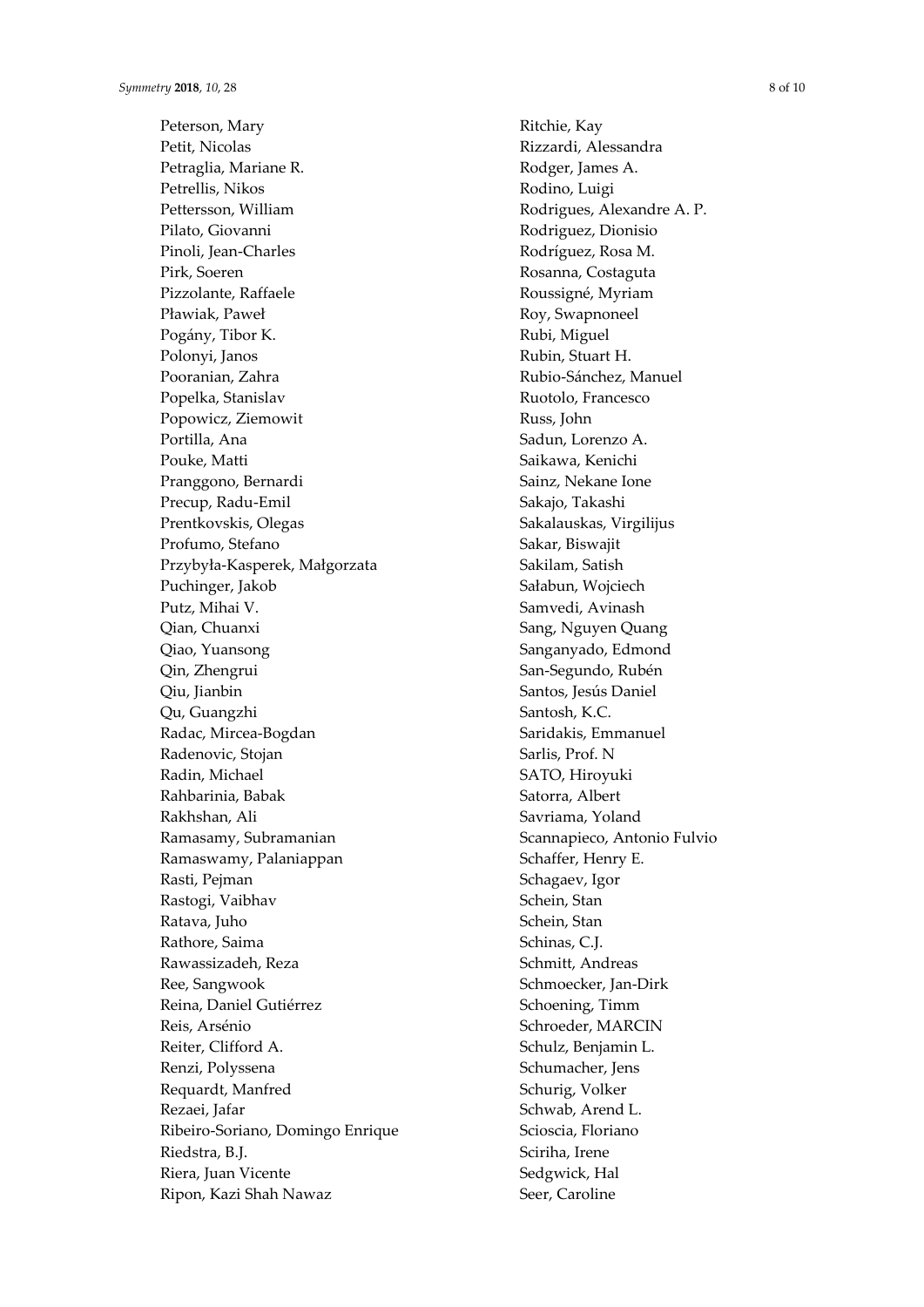Seitz, Jochen Selva, Josue Seo, Dong -Hoan Serra -Capizzano, Stefano Sessa, Salvatore Shadloo, Mostafa Shao, Lijing Shao, Chenhui Shao, Lijing Sharman, Rebecca J Sheng, Yunhe Shi, Peng Shiau, Tzay -An Shojafar, Mohammad Shon, Kwang Shroff, Piyush Sidiropoulos, Panagiotis Sigarreta, José M. Sila -Nowicka, Katarzyna Silva, Rui Sinelshchikov, Dmitry Singh, Pushpinder Skilton, Mark Skrzypczyński, Piotr Sladkowski, Jan Smarandache, Florentin Sofiane, Guessasma Song, Wei Sookhak, Mehdi Sostak, Alexander Sousa, I.C. Souto, André Sparavigna, Amelia Carolina Spjut, Josef B. Sreerama, Subramanya Staiano, Antonino Stavrinos, Panayiotis Stentoumis, Christos Šter, Branko Stetter, Ralf Stoettinger, Elisabeth Stone, Michael Strother, Lars Strowes, Stephen D. Studer, Harald P. Su, Ruoyu Su, Ming -Shou Suarez, Alvaro Sugano, Masashi Suh, Jangwon Sukhov, Vladimir Sung, Yunsick

Sung, Yunsick Sun -Yuan, Hsieh Szabo, Lorand Szekely, Gyorgy Tafuni, Angelantonio Tahmasseby, Shahram Targiel, Krzysztof Tasson, Jay Tawfik, Abdel Nasser Tchórzewska -Cieślak, Barbara Tegowski, Jaroslaw Teh, Pin Shen Teknomo, Kardi Teper, Roee Thakker, Dhaval Theilmann, Florian Theocharis, John B. Thiery, Alex Tichý, Tomáš Tieri, Gaetano Toivanen, Miika Tominski, Christian Toropov, Andrey A Torrens, Francisco Torres, Pedro M. B. Torres -Sospedra, Joaquín Tramontana, Emiliano Tran, Le Nam Triviño, Alicia Trueba, José L. Tsai, Yuan -Yu Tsiigkaridis, John (Ioannis) Tsinos, Christos G. Tu, Jih -Fu Tu, Michael Turaev, Vladimir Uddin, Shahadat Ullah, Shatif Ungurean, Ioan Upadhyay, Anup Uslar, Mathias Uttam, Shikhar Uva, Antonio Vacaru, Sergiu I. Valera, Alvin C. Valero -Verdú, Sergio Vallortigara, Giorgio Van Der Helm, Peter A. Van Dongen, Stefan Van Enk, Steven J. Vangelista, Lorenzo Varevac, Damir